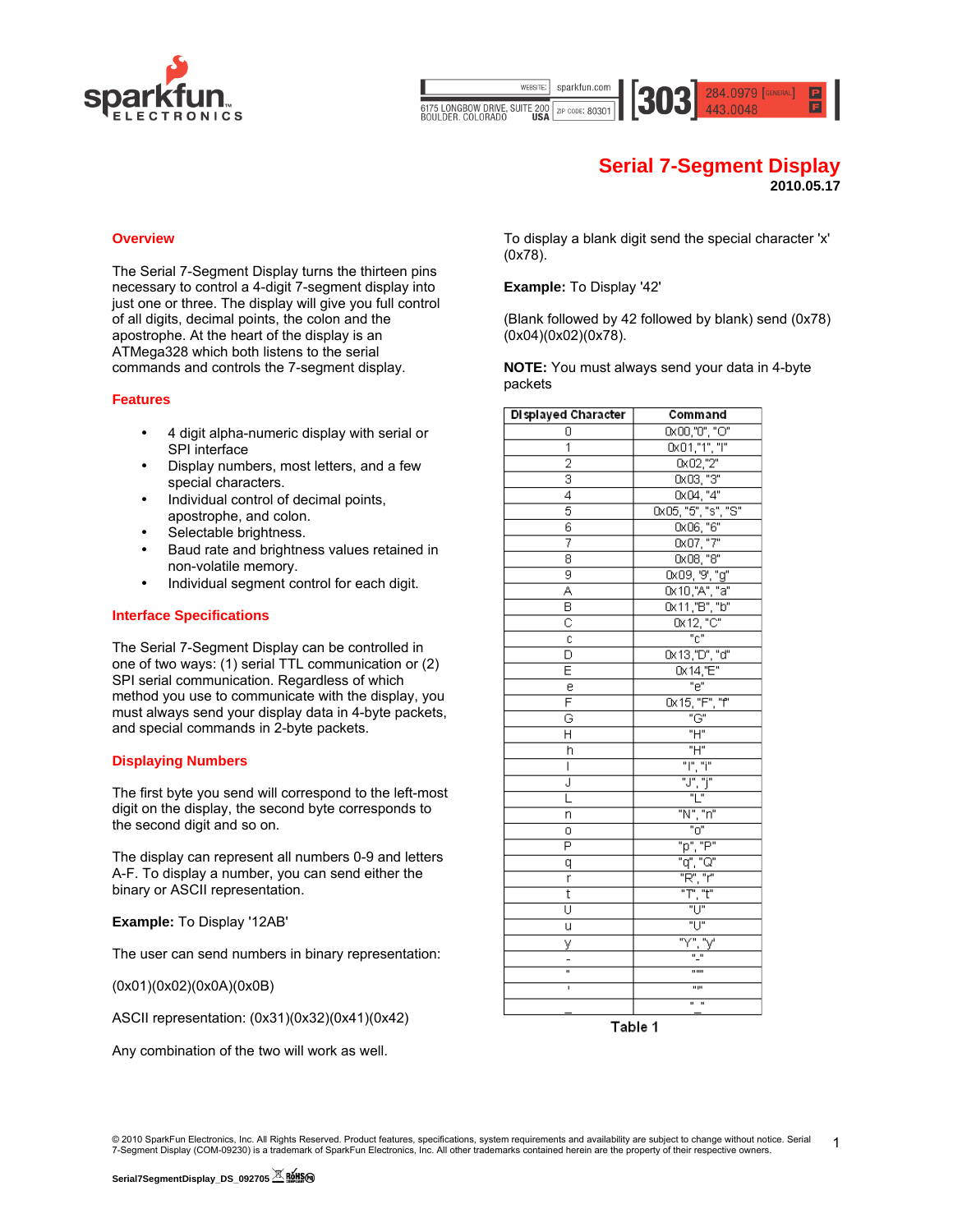

sparkfun.com WEBSITE: 284.0979 [GENERAL] 6175 LONGBOW DRIVE, SUITE 200<br>BOULDER, COLORADO USA ZIP CODE: 80301

# **Serial 7-Segment Display**

**2010.05.17**

# **Special Commands**

There are eight special commands that can be sent to the Serial 7-Segment Display. Each special command consists of sending a command character followed by a data byte. After sending a special command, the characters previously on the display will be restored.

# **Decimal Point Command**

To turn on or off any of the decimal points, colons, or apostrophes on the Serial 7-Segment Display, first send the special command character 0x77, followed by a data byte. Each of the six least significant bits in the data byte represent one decimal point (or two in the case of the colon); a 1 will turn the decimal point on, a 0 will turn it off. The most significant bits in the data byte has no effect on the display. The two colon LEDs are connected internally and cannot be controlled individually. The following figure shows the bit representation for each decimal point; 0 is the least significant bit.



**Example:** To turn solely the colon and apostrophe on, first send the special character 0x77. The 4th and 5th bits in the data byte should be 1, everything else should be 0, the byte would look like: 00110000. So, send: (0x77)(0x30).

To turn the colon and apostrophe off, send the special character, 0x77, and set all bits in the data byte to 0. So, send: (0x77)(0x00).

# **Brightness Command**

To control the brightness of the Serial 7-Segment Display, first send the special command character 0x7A, followed by a data byte. The data byte can be a number between 0 and 254; the lower the number the brighter the display.

After the screen receives the brightness command the

brightness value is written into the processor's nonvolatile memory, so it will retain the same brightness level upon power cycling.

**Example:** to set the display to its dimmest level, send the special character, 0x7A, followed by 254. So send: (0x7A)(0xFE)

#### **Baud rate control**

By default the UART baud rate of the Serial 7- Segment Display will be 9600. This can be adjusted by first sending the special command character 0x7F, followed by a binary number between 0 and 6. The table below shows corresponding baud rates to data bytes:

| <b>Baud Rate</b> | <b>Data Byte Value</b> |
|------------------|------------------------|
| 2400             | $\overline{0}$         |
| 4800             |                        |
| 9600             | $\overline{2}$         |
| 14400            | 3                      |
| 19200            | 4                      |
| 38400            | 5                      |
| 57600            | 6                      |

If the data byte is not between  $0$  and  $6$  nothing will be changed.

After the baud rate is adjusted the value is written into the processors non-volatile memory, so it will retain the same rate upon power cycling.

**Example:** to change the baud rate to 4800 first enter the special command character 0x79, followed by the binary number 1. So, send: (0x7F)(0x01)

# **3.4 Reset Display**

Sending the reset display command, 0x76, will clear the display and set the cursor to the first digit. This command is useful if the position of the cursor is unknown. There is no data byte for this command, and it can be sent at any time, regardless of cursor

<sup>© 2010</sup> SparkFun Electronics, Inc. All Rights Reserved. Product features, specifications, system requirements and availability are subject to change without notice. Serial 7-Segment Display (COM-09230) is a trademark of SparkFun Electronics, Inc. All other trademarks contained herein are the property of their respective owners. 2